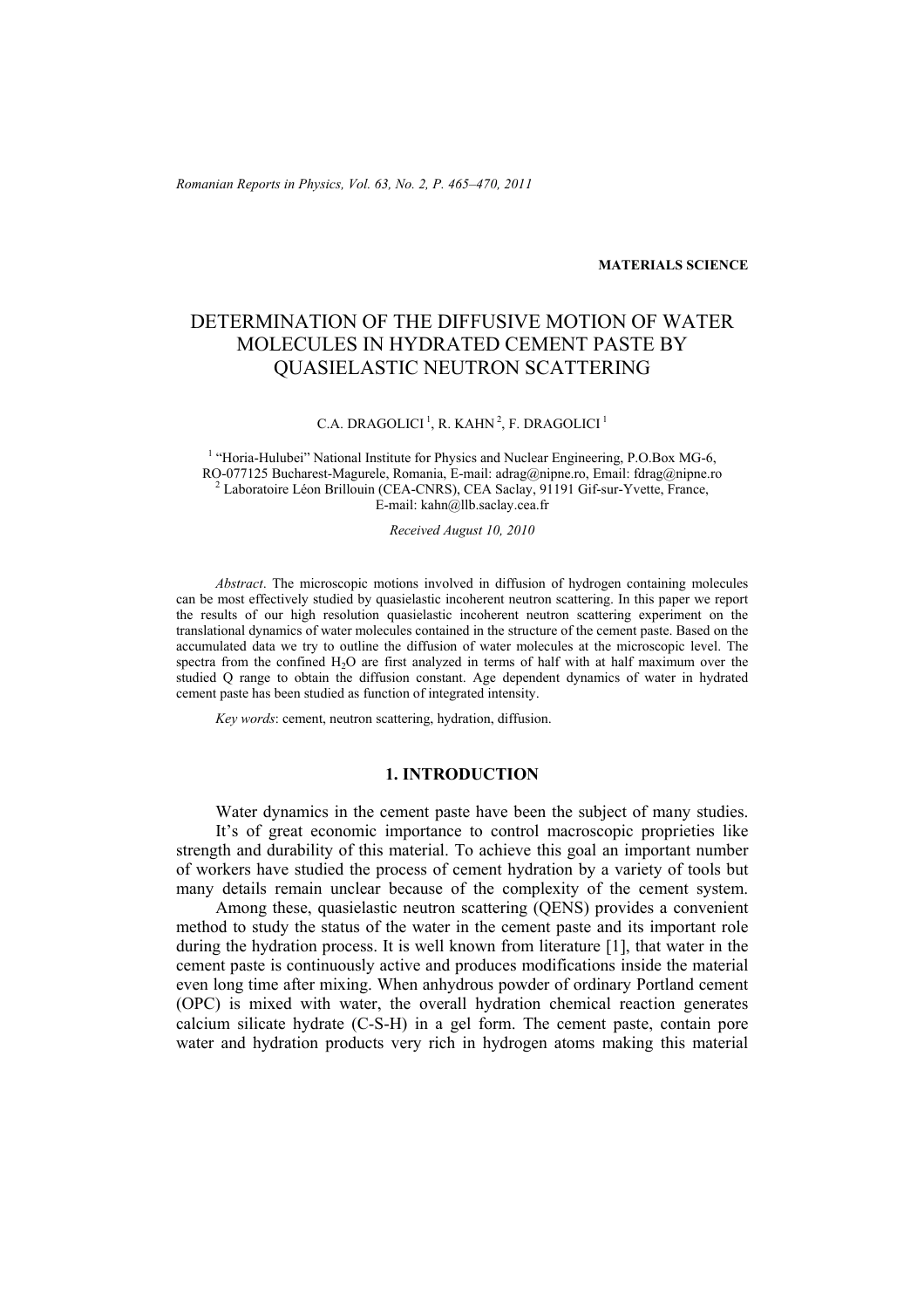desirable for examination by means of neutrons. Quasielastic neutron scattering measurements can directly quantify the ratio of chemically bound water in the sample [2]. Usually, the hydration process is considered in terms of early, middle and late periods of hydration. Appropriate divisions of these hydration periods are approximately at 3 and after 24 hours after mixing [1]. QENS do not suffer any limitation to be applied in the study of slow diffusion limited processes on a long time scale. The obtained data can be expressed as a free water index (FWI) or bound water index (BWI) [3] or, can be modelled as "glassy water" [4] or "interfacial water" [5]. C-S-H gel of the cement paste has a layer structure, and that, together with a pore solution, it forms a rigid gel in which the pores varies in size from macroscopic to enlarged interlayer spaces of nanometre dimensions. The most highly hydrated state is that existing in a saturated paste i.e. one in which the pores are totally filled with water. Chemically bound water is most reasonably defined as included in the interlayer spaces or small pores, or more firmly bound, but not that present in large pores. The distinction between interlayer space and micropores is not sharp. The water in a hydrated cement paste can be defined as non-evaporable water, chemically bound water and water required to the formation of the hydration products in a saturated paste. Water retained, known as nonevaporable water, has often been wrongly identified with chemically bound water.

 It excludes much of the interlayer water in C-S-H. It is often used as a measure of the fraction of the cement that has reacted, but can only be approximate in this respect, because the clinker phases react at different rates and yield products containing different amounts of non-evaporable water. Fully hydrated cement pastes typically contain about 23% of non-evaporable water, referred to the ignited mass.

 Many aspects of the cement hydration process remain unexplained. It's still unclear the real stoichiometry of the C-S-H gel, which changes during the reaction and affect the microstructure of the sample.

## **2. EXPERIMENT**

The neutron scattering experiment was performed at the Laboratoire Léon Brillouin (LLB) in Saclay, France, using the high resolution time of flight spectrometer MIBEMOL. In order to achieve a good energy resolution (28 µeV) in the investigated *Q* range, an incident neutron wave length of 9 Å was selected.

Here  $Q = (4\pi/\lambda)\sin(\theta/2)$  represent the magnitude of wave-vector momentum transfer in the scattering process,  $\lambda$  is the wavelength of the incident neutrons and  $\theta$ is the scattering angle. In this way we were able to cover a *Q* range between 0.21 Å $^{-1}$  until 1.28 Å $^{-1}$ . The scattered energy was measured by time of flight of the scattered neutrons over the 3.58 m of flight path between the sample and the 71 detectors. The measured spectra were reduced by regrouping the 71 detectors in 10 (standard grouping) and normalized to the monitor. Corrections were applied by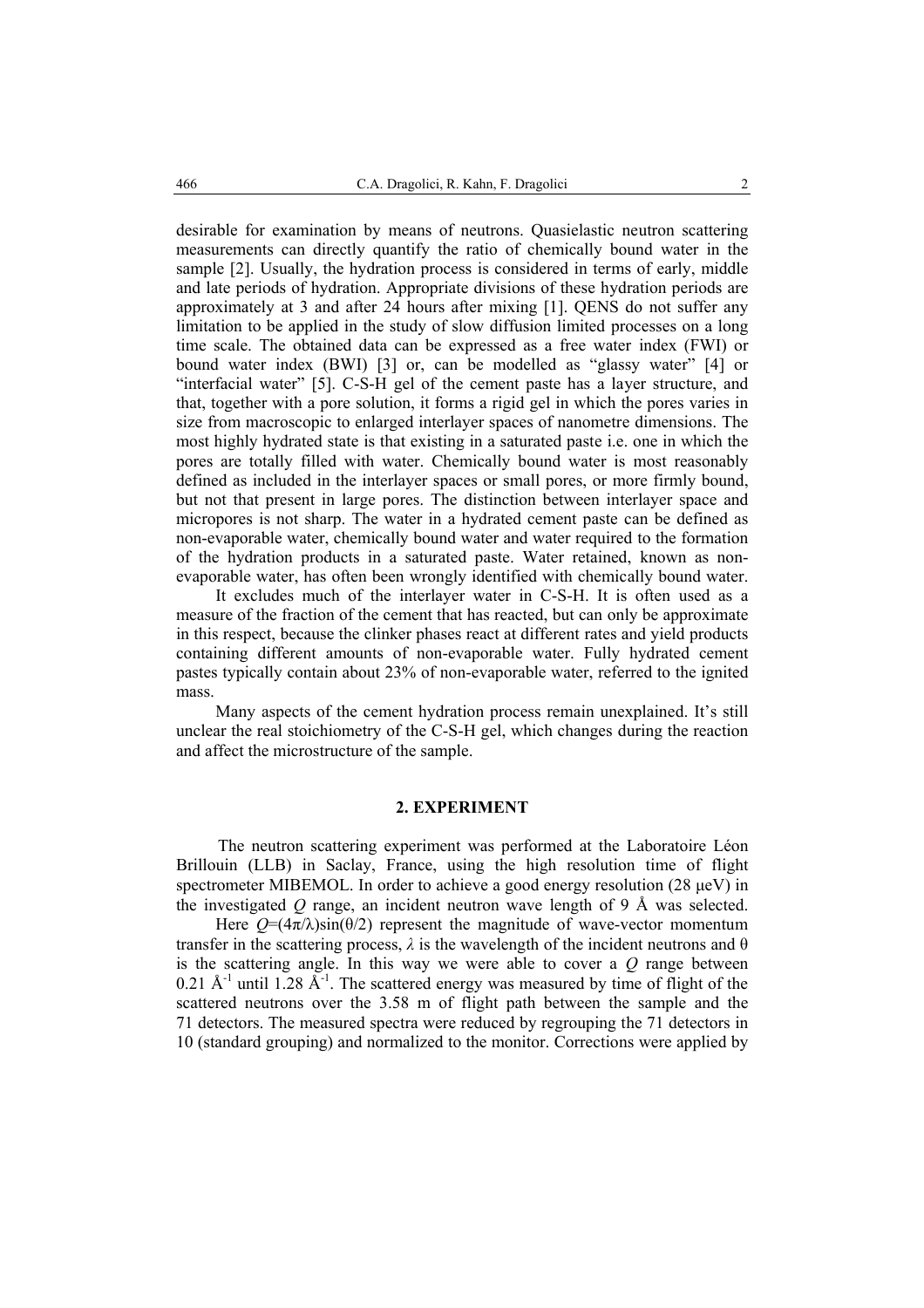subtraction of the dry cement powder spectra and standardized to the spectra obtained with a thin vanadium plate. The conversion to differential scattering cross section was performed using LLB standard computer programs. The typical data collection time for this experiment was about 6 hours. An ordinary Portland cement powder having the specific Blaine fineness of  $3\,200 \text{ cm}^2/\text{g}$  and the density of  $3.05$  g/cm<sup>3</sup> has been used in performance of our experiment. The samples for this study were made by mixing the OPC with de-ionized water at 0.4 water-to-cement ratio by mass.

After mixing, the obtained cement paste was poured in the specimen holder.

 The specimen holder is a steel ring frame having the inner diameter of about 18 mm and the thickness of 0.5 mm. The ring frame is glued to a thin disk of pure nuclear grade aluminium having the same dimensions with the ring frame. After the cement paste was carefully poured in the specimen holder, filling evenly the whole space, a second thin aluminium disk was glued to the frame ring creating a sealed compact disk. Because the pore water in the cement paste is strongly basic even within a few minutes after mixing, the use of Al for the specimen holder is not suitable. The formed cement paste is extremely corrosive and quickly attacks the aluminium forming pits of corrosion products at the interface which could affect the reaction rates. To avoid this, the Al disks were coated with a thin film layer of about 1 µm of Ti. The coating was performed by evaporation under high vacuum. The Ti layer protects very well the Al disks against any aggression from the cement paste. No corrosion, reaction products or pits were noticed during hydration reaction or even at long times, after one year or more. The specimen holder and the cement paste form a thin cell that makes multiple scattering corrections not necessary.

## **3. RESULTS AND DISCUSSIONS**

In a quasielastic experiment, usually the measured intensity is given by a convolution of the scattering function  $S(Q,\omega)$  and the the resolution function  $R(O,\omega)$  of the spectrometer [6]. This can be written in the following form:

$$
I(Q, \omega) = S(Q, \omega) \otimes R(Q, \omega).
$$
 (1)

The energy transfer in the scattering process is  $\hbar \omega = E_0 - E$ , were  $E_0$  is the energy of the monochromated incident neutrons and *E* that of scattered neutrons.

As described in [7] the diffusion constant (*D*) is given by:

$$
D = \frac{\langle l^2 \rangle}{6\tau_0},\tag{2}
$$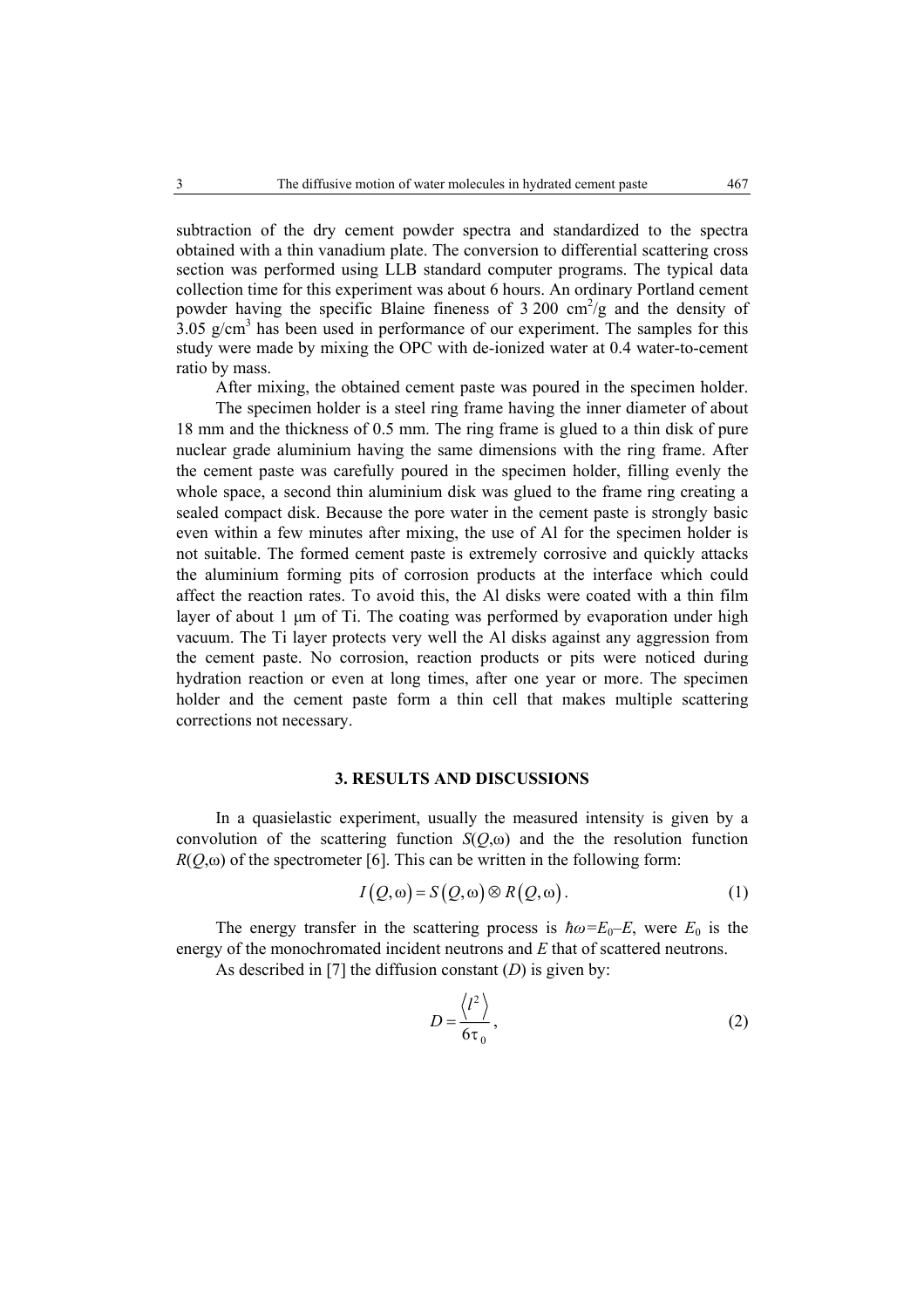were *l* is the distance covered in the time  $\tau_0$ .

Taking into account the above equation, the dynamic structure factor has the following expression:

$$
S_S(Q,\omega) = \frac{1}{\pi} \frac{DQ^2}{\omega^2 + (DQ^2)^2}.
$$
 (3)

The full with at half maximum (*hwhm*) of this function is  $2DQ^2$ , and if is measured at a number of fixed values of *Q*, a graphical representation of the with as a function of *Q* should be a straight line of slope 2*D*.

We followed the evolution of the samples in runs of every 6 hours from their set up (a few minutes after mixing) until 31 days, at a constant temperature of 25ºC. To study the time evolution of translational dynamics of hydration water in the curing cement paste, the best fit to the following analytic form of the integrated intensity:

$$
I_{tot} = \left[ I_{ela} \times \Delta \left( n - n_0 \right) + I_{lor} \times \frac{\Gamma}{\Gamma^2 + \omega^2} \right],
$$
 (3)

convoluted with the resolution function is obtained.

Here  $I_{ela}$  represent the integrated intensity of the elastic peak,  $\Delta$  is the channel with, *n* is the channel number,  $n_\theta$  is the channel number for zero energy transfer,  $I_{lor}$ is the integrated intensity of the quasielastic lorentzian peak,  $\Gamma$  is the half with at half maximum ( $hwhm$ ) of the quasielastic peak and  $\omega$  is the energy transfer. In this manner, for each run six coefficients are obtained plus two coefficients for the "inclined background" witch take in account all the inelastic (phonons) and large quasielastic (rotation of  $H_2O$ ) components.

 The fit is a good approximation of the obtained data. First result is shown in Fig. 1, and it gives the *Q* dependence of the fitted *hwhm* for 7 runs, after first 6 hours, between 6 and 12 hours, between 12 and 18 hours, between 18 and 24 hours, between 24 and 30 hours, after 30 to 36 hours and after 31 days.

Clearly it appears that even 31 days after sample preparation, long distance translational movement still occurs and the diffusion constant *D* (at small  $Q < 0.5$  Å<sup>-1</sup>) varies a little or not at all. A linear fit gives  $D = 3.5 \times 10^{-5}$  cm<sup>2</sup>/s.

 The second result represented in Fig. 2 show that for the fitted coefficients there is not *Q* dependence either of the integrated intensity of the elastic component, nor of the integrated intensity of the quassielastic component.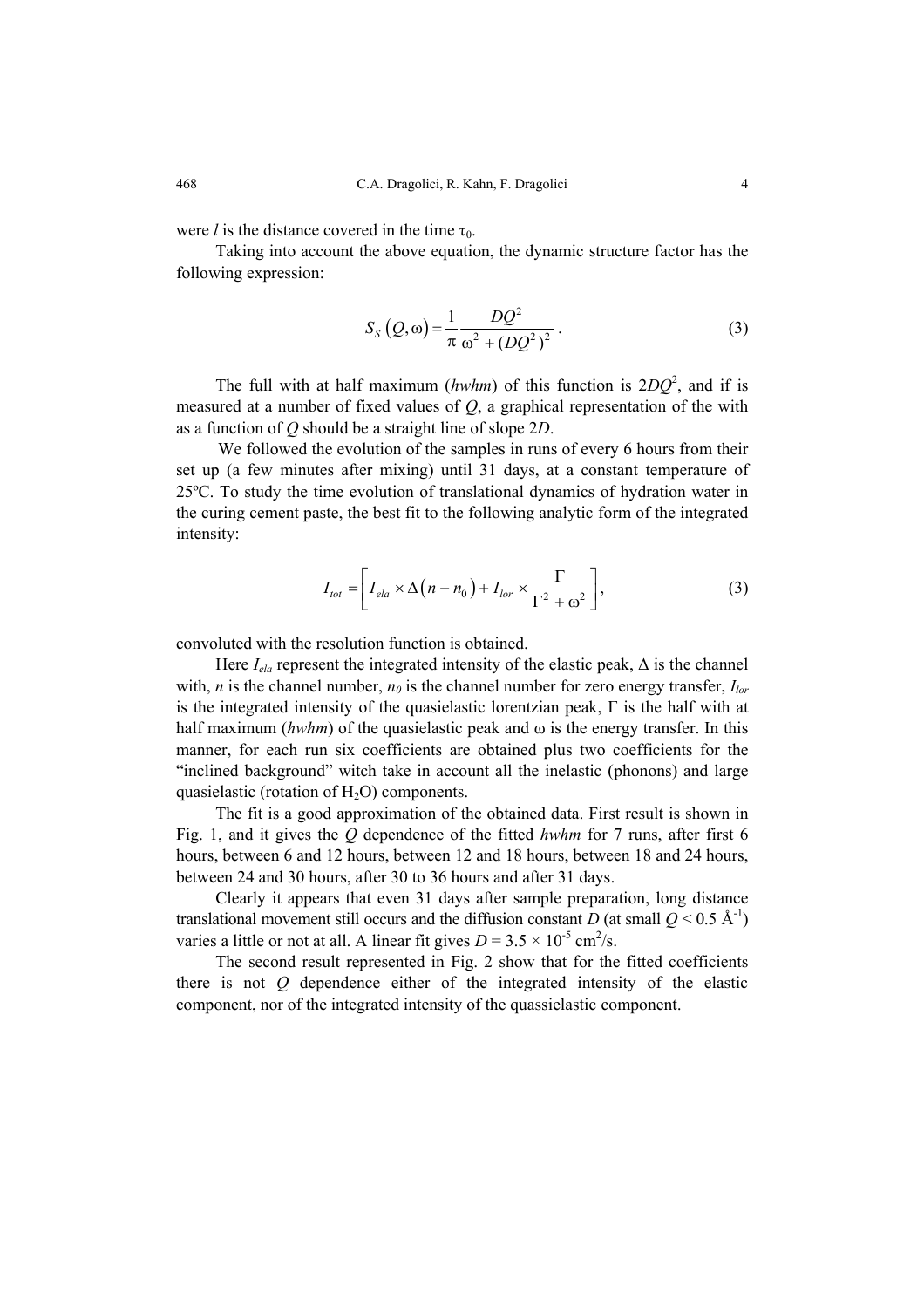

Fig. 1 – Linear fit of the data gives the diffusion constant *D*.



Fig. 2 – The integrated intensity of every component.